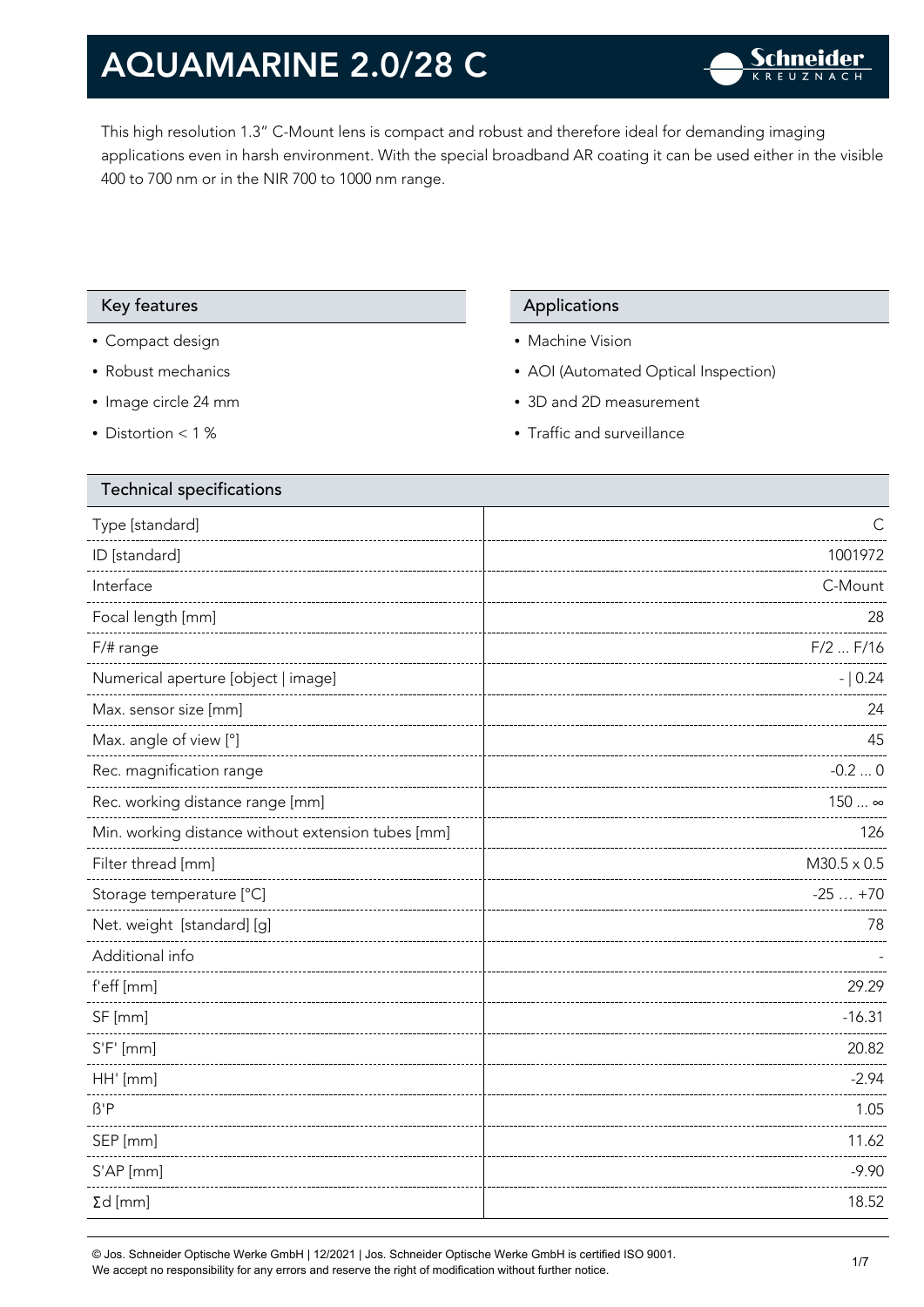

### MTF charts

| Spectrum name    | VIS |     |     |     |     |     |
|------------------|-----|-----|-----|-----|-----|-----|
| Wavelengths [nm] | 425 | 475 | 525 | 575 | 625 | 675 |
| Rel. weights [%] |     | O   |     |     | 1 C |     |









100

**80** 

60

40

20

MTF/%











- 20 LP/mm, radial 40 LP/mm, radial - 80 LP/mm, radial --- 20 LP/mm, tangential --- 40 LP/mm, tangential --- 80 LP/mm, tangential

© Jos. Schneider Optische Werke GmbH | 12/2021 | Jos. Schneider Optische Werke GmbH is certified ISO 9001. We accept no responsibility for any errors and reserve the right of modification without further notice.<br>We accept no responsibility for any errors and reserve the right of modification without further notice.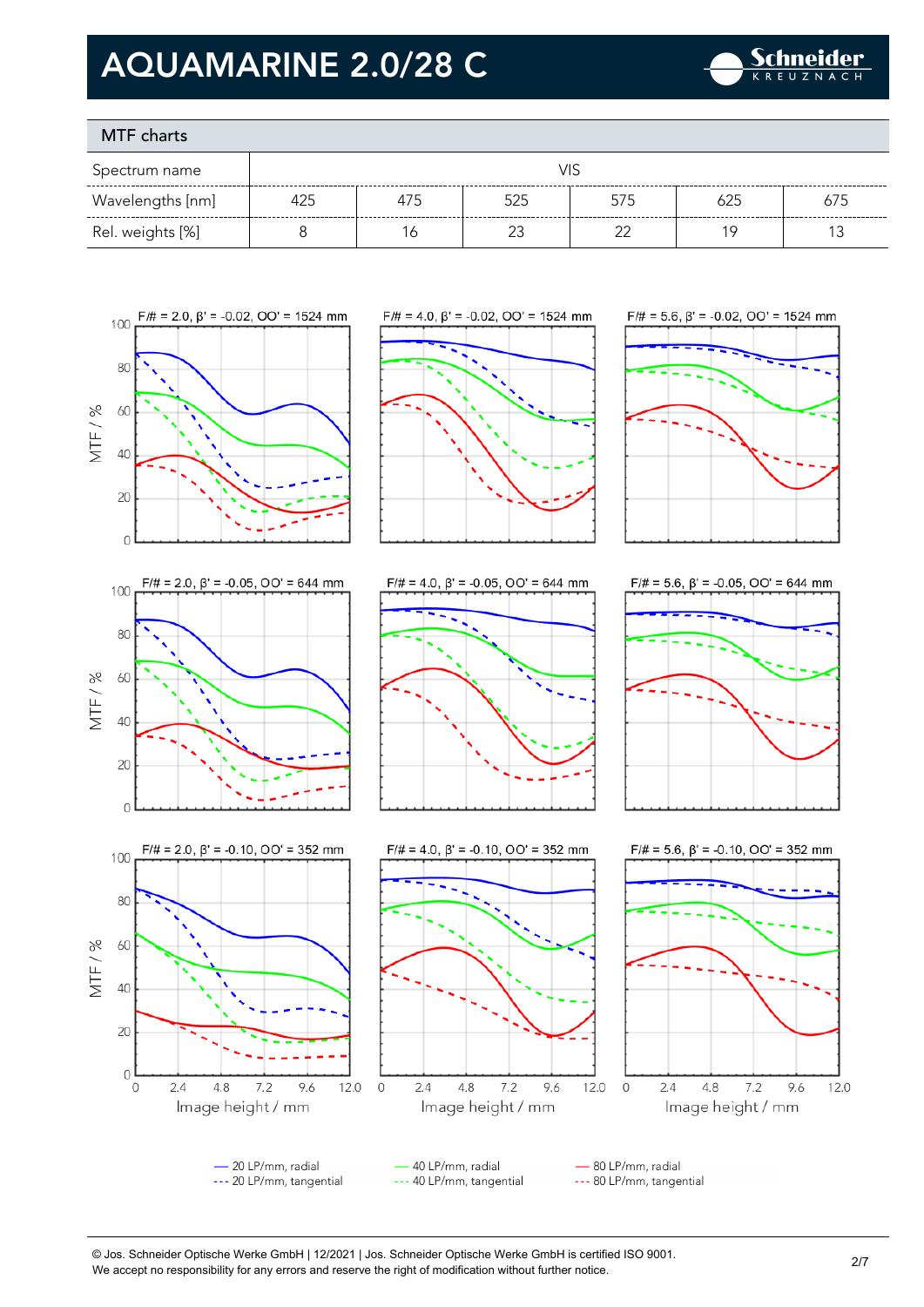

#### Rel. illumination vs. image height



| $- -$ F/# = 2.0, $\beta$ = -0.02         |  |
|------------------------------------------|--|
| $- -$ F/# = 2.8, $\beta$ = -0.02         |  |
| $- -$ F/# = 5.6, $\beta$ = -0.02         |  |
| $\rightarrow$ F/# = 2.0, $\beta$ = -0.05 |  |
| $\rightarrow$ F/# = 2.8, $\beta$ = -0.05 |  |
| $\rightarrow$ F/# = 5.6, $\beta$ = -0.05 |  |
| F/# = 2.0, $\beta$ = -0.10               |  |
| $F/\ddot{x} = 2.8$ , $\beta = -0.10$     |  |
| F/# = 5.6 $\beta$ = -0.10                |  |

#### Distortion vs. image height



#### Transmittance vs. wavelength

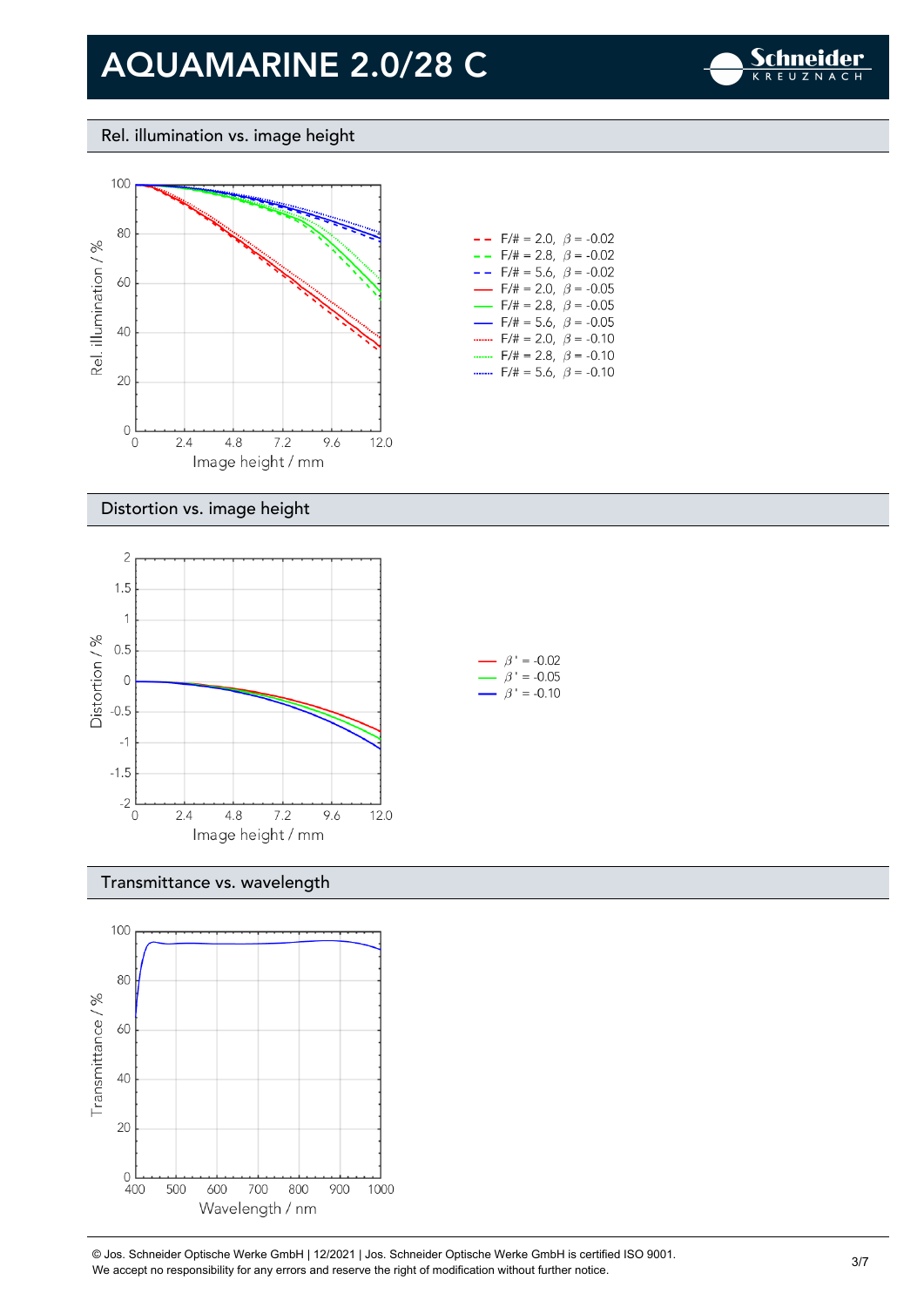

### Technical drawings

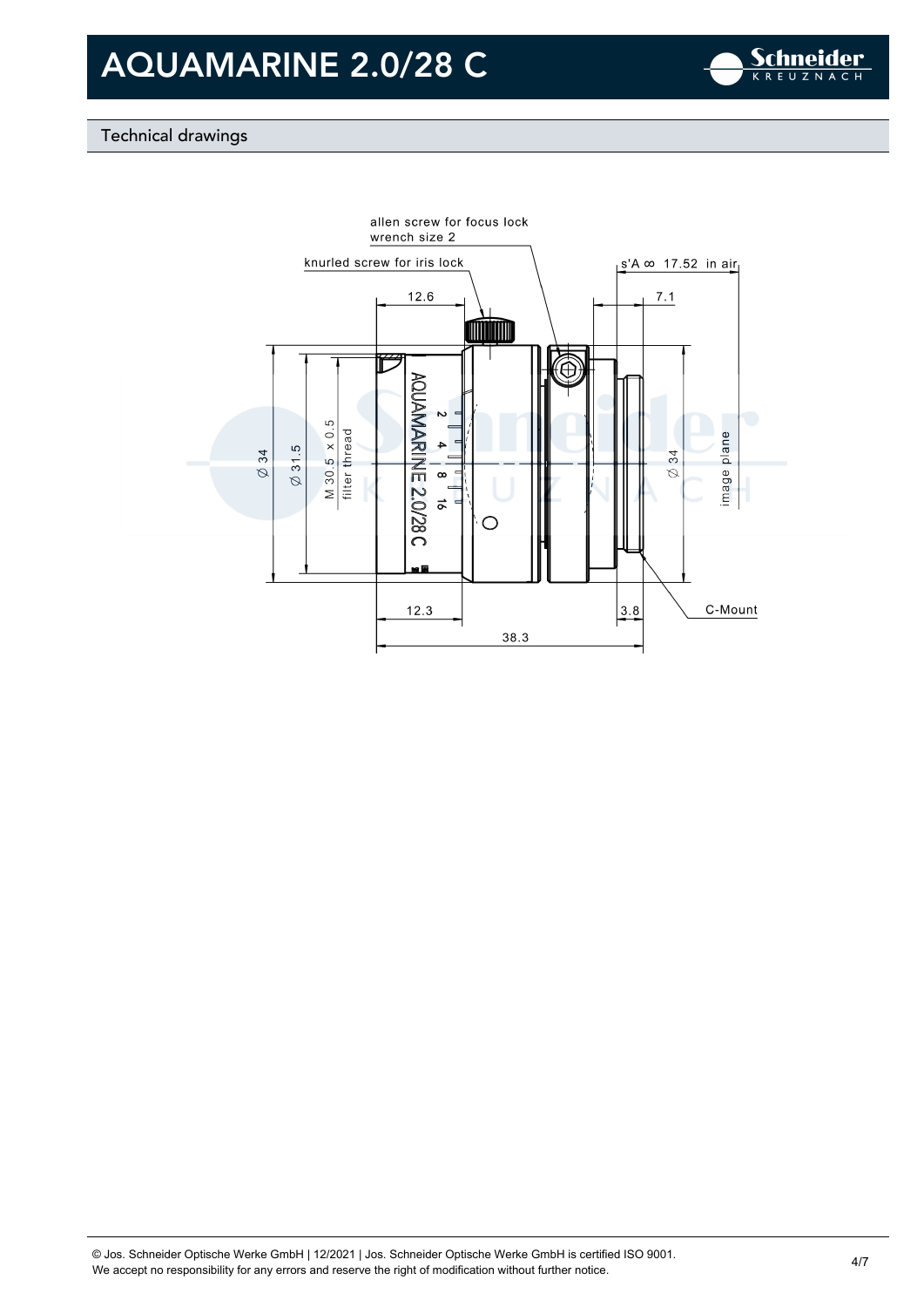

| Accessories    | Mount l                     | Eff. length        |         |
|----------------|-----------------------------|--------------------|---------|
| Adapter        | CS-Mount                    | $5 \text{ mm}$     | 25081   |
|                | $C$ -Mount / M42 $\times$ 1 | $5.5 \text{ mm}$   | 1075817 |
| Extension tube | C-Mount / C-Mount           | $5 \, \mathrm{mm}$ | 39316   |
|                | C-Mount / C-Mount           | $8 \text{ mm}$     | 39315   |
|                | C-Mount / C-Mount           | $10 \text{ mm}$    | 39312   |